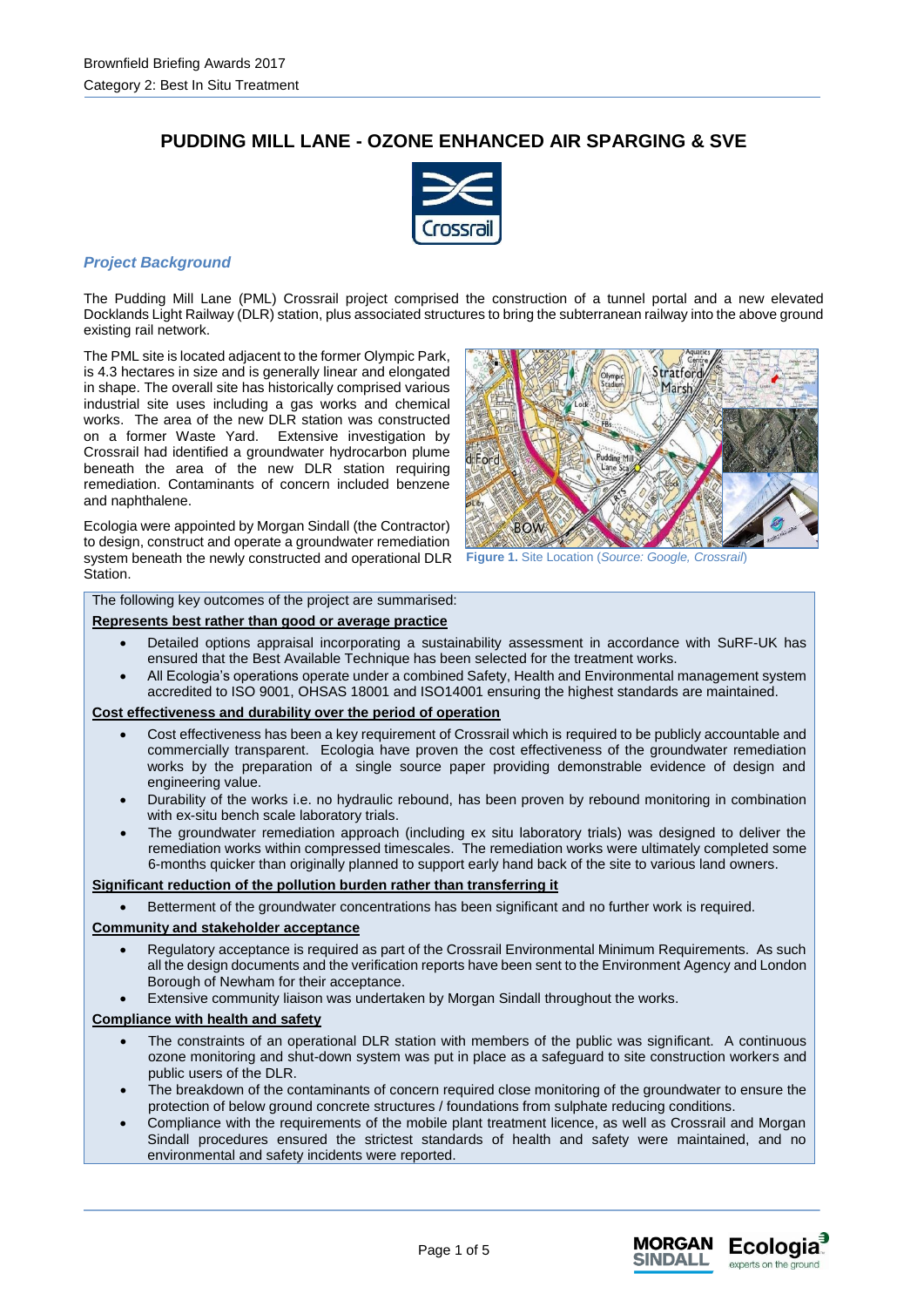# *Key Design Considerations*

### Technical Objectives

Key to the process of completing groundwater treatment works was the close liaison between Ecologia and the Environment Agency in agreeing the remedial objectives as betterment. This was predicated on the basis of poor regional background water quality and the significant site constraints, in addition to the extensive source removal of shallow soils.

# Cost

The groundwater remediation works were procured by Crossrail via Morgan Sindall. As a result, to demonstrate the best possible value to the tax payer, Ecologia prepared a single source paper providing demonstrable evidence of design and engineering value for scrutiny by Crossrail.

### Programme

Of key importance to the approach was the requirement to complete all the treatment works within the Crossrail programme, and to enable the handover of sites back to the landowners without long term residual liabilities. This required a 12-month maximum allowable duration on site. This meant that any rebound monitoring period needed to be completed within the 12-month programme, which had the potential to reduce the treatment duration (limiting the betterment that may be achieved). Therefore demonstration of the rebound mechanism by Ecologia as pore-water recharge rather than hydraulic recovery, minimised the requirements for long term post works rebound monitoring, this was undertaken by a combination of:

- A mini rebound period during the works where the treatment plant required relocation to allow the construction works to progress unhindered. This demonstrated no significant recharge of groundwater and rebound of contamination concentrations.
- Ex-situ bench scale laboratory trials which demonstrated the nature of the preferential treatment of large pore voids and subsequent micro pore recharge from adsorbed contamination.

#### Operational Requirements

Remediation works were required to be undertaken during the construction works on site cognisant of:

- Restricted space and utility and services easements.
- ii. Managing several contractor interfaces including working practices as well as limited accessibility during parts of the construction programme.

The system was constructed with regard to the above site constraints. To this end the treatment wells were installed in phases prior to construction of the new station and the treatment plant was designed as fully mobile and able to be reconfigured in layout and / or relocated around the site whenever required.

#### Health and Safety

The constraints of an operational DLR station with members of the public was significant. A continuous ozone monitoring system was put in place as a safeguard to site construction workers and public users of the DLR. Remote sensors were installed across areas of the treatment area and within the operational station with an automated shut-down programmed into the ozone generator should safe exposure levels be exceeded.

#### Sustainability Requirements

Crossrail required that remediation works be undertaken using the UK Sustainable Remediation Forum (SuRF-UK) framework which defines the process of assessing sustainable remediation.

The works were also required to contribute to the overall sites Excellent CEEQUAL (Civil Engineering Environmental Quality scheme) award.

# *Treatment System*

#### Selected Treatment Technique

An Ozone Enhanced Air Sparging system was chosen as the most appropriate approach to treat hydrocarbon contamination (dissolved phase benzene and naphthalene) cognisant of the key design considerations. Air sparging would oxygenate groundwater and / or volatilise the dissolved phase contaminants. The addition of ozone to the airflow added a chemical oxidative effect to the process providing the following key functions:

• A low intensity oxidative effect to oxidise the contaminants of concern in-situ while minimising contaminant migration or damage to the geotechnical properties of the ground that may have resulted from the injection of large volumes of chemically aggressive liquid oxidants. The use of ozone also avoided the significant health and safety issues associated with handling large volumes of powerful liquid oxidants on site.

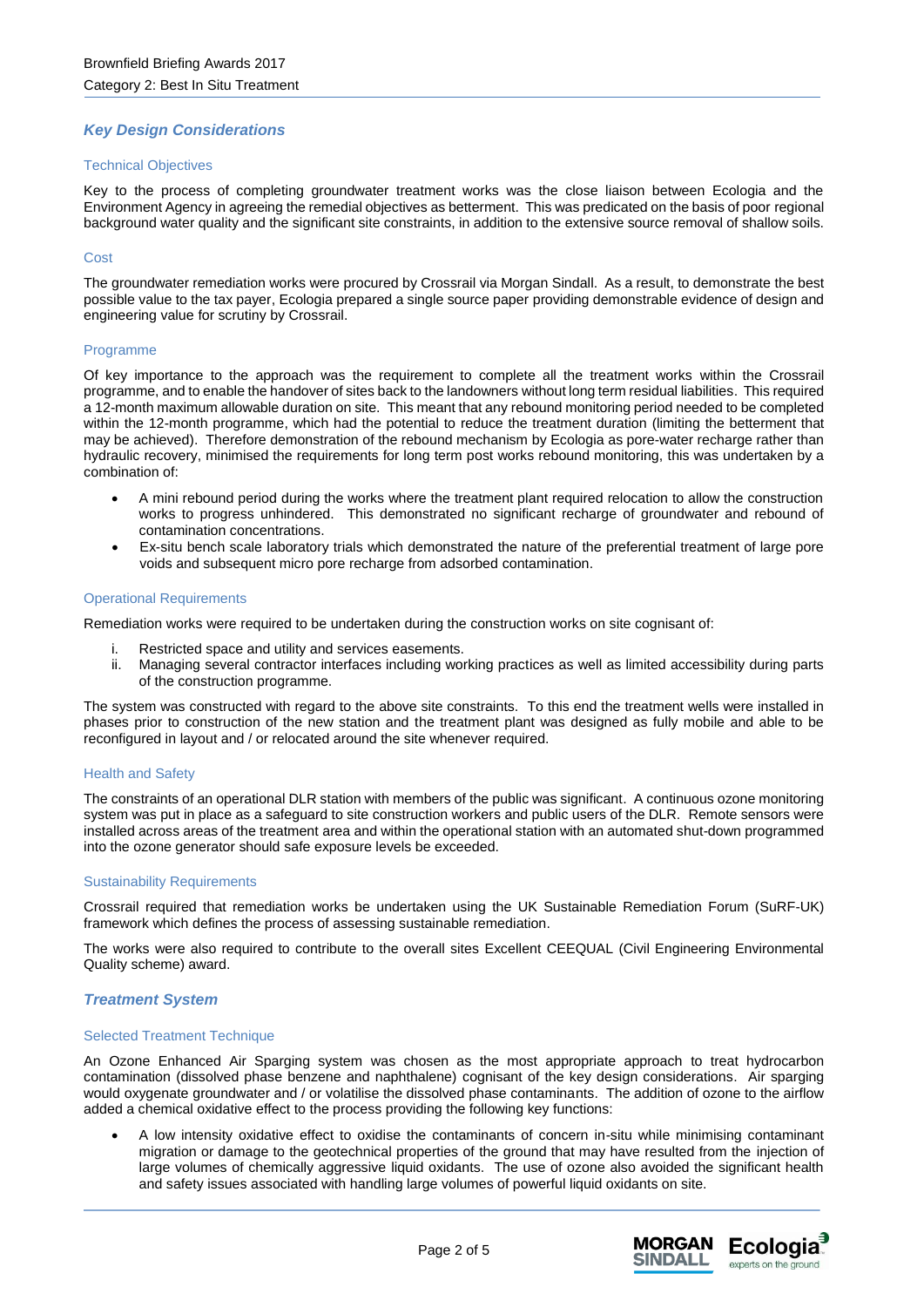- The ozone sparging also provided significant quantities of oxygen to the saturated zone to improve the rate of aerobic in-situ biodegradation.
- The treatment technology also treats larger void spaces and adsorbed contamination preferentially. Subsequent recharge from the micro pore space allows the treatment system to continue to treat contaminant concentrations and increase its effectiveness.

A soil vapour extraction system (SVE) was designed to capture fugitive emissions from the sparging. The SVE system provided the added benefit of removal of any residual vapours in the unsaturated zone by:

- Reduction of the pressure in the unsaturated zone and destabilisation of the thermodynamic system leading to increased volatilisation of contaminants.
- Sub-surface mass transfer of gases, enabling the volatile hydrocarbons to be removed from the sub-surface system and the introduction of oxygen.

System Design



The system was prefabricated at Ecologia's workshops. To be as flexible as possible the treatment system was designed as modular and housed in 20ft shipping containers which supported easy reconfiguration of the set up and fast relocation.

The systems were fully automated, controlled by a programmable logic controller (PLC) with a telemetry system, including SMS alarms to mobile phones of engineers / technicians.

The SVE unit was connected to an air water separator used to capture any water extracted by the unit with an IBC located in a bund underneath. Two GAC filters were setup between the separator and the blower allowing the system to run continuously during a carbon change.

The sparging system used a low maintenance oil less compressor which was able to run continuously. An ozone generator and associated safety systems were installed within the unit.

# **Figure 2.** Process Flow Diagram of Treatment System

#### System Installation, Commissioning & Optimisation

Treatment wells were installed by Ecologia prior to construction of the operational DLR station. The SVE wells were advanced to approximately 2.5m depth i.e. just above the groundwater table. The sparging wells were installed within the saturated zone at between 6 - 9m depth.



**Figure 3.** Installed and Commissioned System

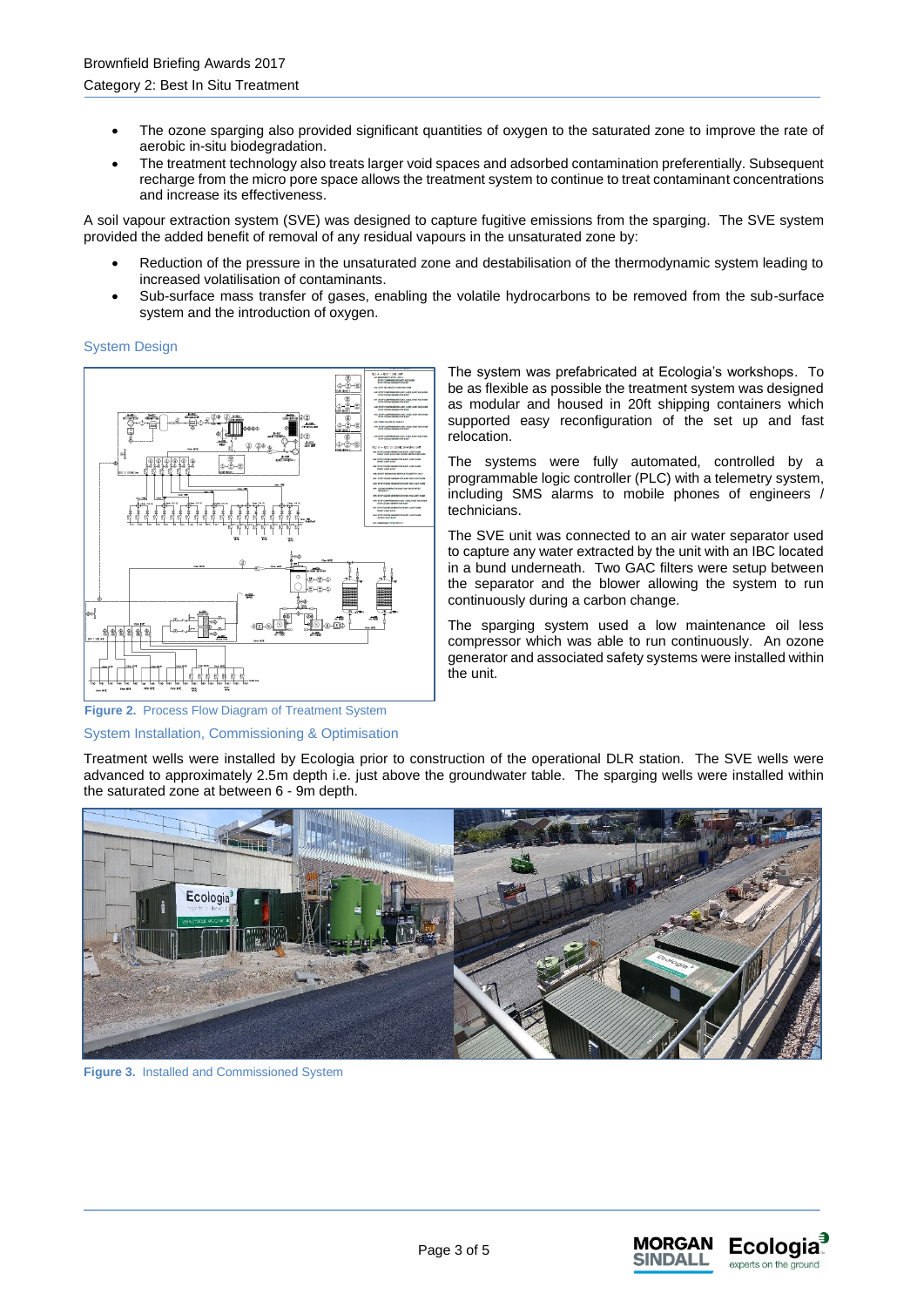Ex-situ bench scale laboratory trials were undertaken at Ecologia's laboratories by ozone sparging of drill core samples obtained during the treatment well installation works. The trials were intended to assist in system optimisation but also to:

- Estimate the total contaminant load associated with the source area.
- Estimate a contaminant removal rate.
- Demonstrate the mechanism of rebound through pore-scale recharge.

The results showed the rapid breakdown of hydrocarbons within the soil column and importantly demonstrated the nature of the preferential treatment of large pore voids and subsequent micro pore recharge from adsorbed contamination. A time-lapse video can be seen here: [https://youtu.be/JWRPCM-yAeQ.](https://youtu.be/JWRPCM-yAeQ)

**Day-1 Day-4 Day-7 Day-14**

**Figure 4.** Soil Column from Laboratory Bench Scale Trials

The modular prefabricated units were delivered to site, once the DLR station had been constructed and was operational. The system was then connected to the existing treatment well network and commissioned.

Optimisation was undertaken by:

- Adjustment of the SVE flow rate to avoid excessive mounding of the groundwater table.
- Gradual adjustment of the ozone flow rate to avoid excessive emissions and reach optimal environmental conditions for microbial degradation, whilst maximising the destructive efficiency of the ozonation.

# System Operation

Total treatment period comprised 302-days, with 275-days of operational time, and a temporary shutdown period of 27-days observed during road surfacing works. Post treatment, a 43-day rebound monitoring period was undertaken.

During the operation of the system, the 'ozone sparging' was cycled among selected groups of injection wells in a programmed manner to achieve: a more even spread of ozone concentrations across the treatment area. This maximised treatment efficiency; and, allow areas of higher contamination concentrations to be targeted.

Continual monitoring of VOC's was undertaken using an in-line PID. This was undertaken at the well heads to estimate the mass of vapour recovered and at the exhaust point to ensure compliance with emission targets. The exhaust monitoring also allowed maximum efficiency GAC filters to be maintained. In total three GAC filters (3,000kg) were spent over the treatment duration and transferred to a regeneration facility.<br>Figure 5. SVE & Sparging Unit Interiors